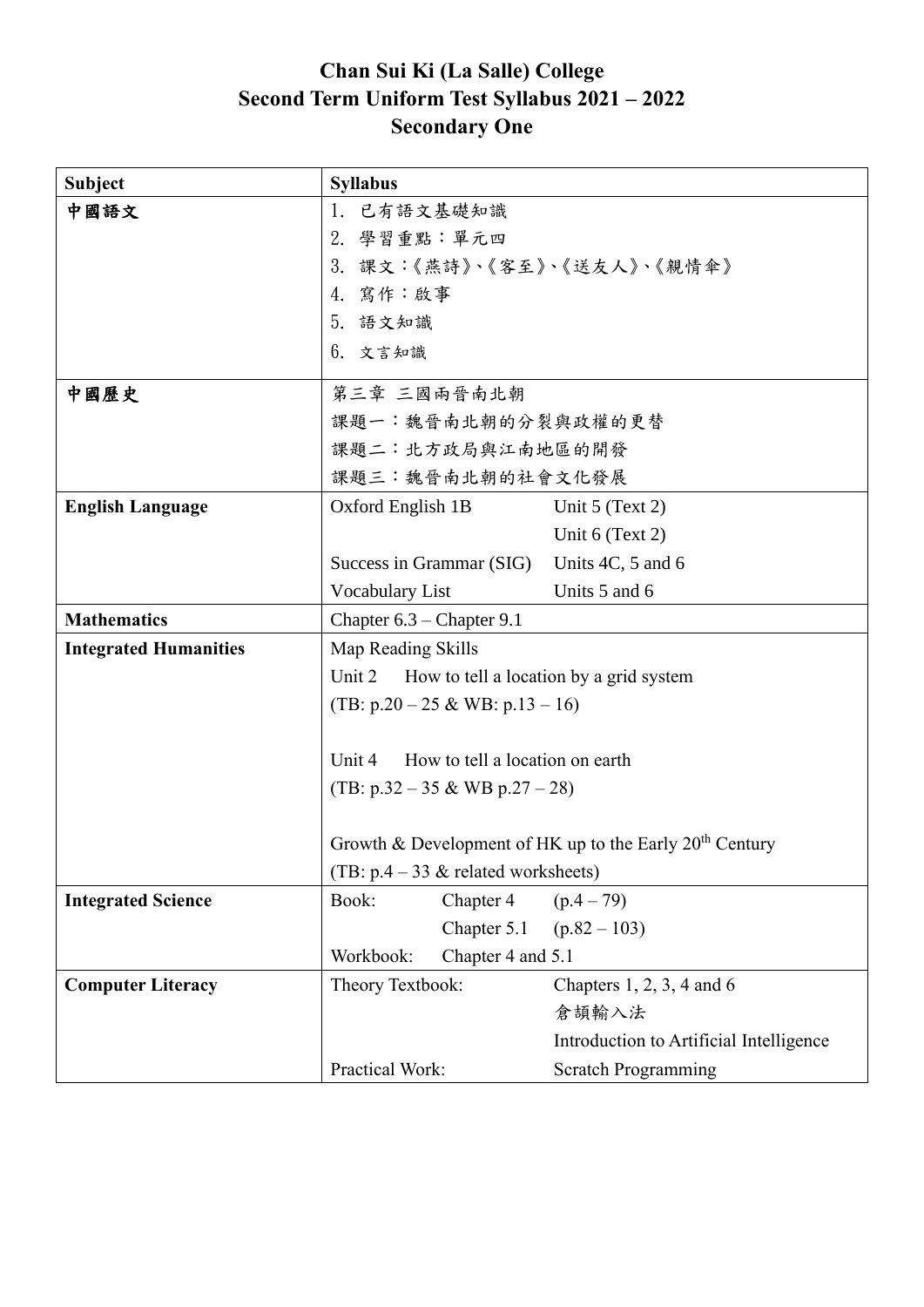## **Chan Sui Ki (La Salle) College Second Term Uniform Test Syllabus 2021 – 2022 Secondary Two**

| <b>Subject</b>               | <b>Syllabus</b>                                                            |  |  |
|------------------------------|----------------------------------------------------------------------------|--|--|
| 中國語文                         | 1.<br>已有語文基礎知識                                                             |  |  |
|                              | 2.<br>學習重點:單元四、六                                                           |  |  |
|                              | 課文:《釣勝於魚》、《愛蓮說》<br>3.                                                      |  |  |
|                              | 4. 寫作:投訴信                                                                  |  |  |
|                              | 5. 語文知識:單元四、六                                                              |  |  |
|                              | 6. 文言知識:單元四、六                                                              |  |  |
| 中國歷史                         | 單元七 清                                                                      |  |  |
|                              | 課題一:清朝與統一多民族國家的鞏固與發展 (第一至三節)<br>課題二:外力衝擊與內憂(第一至三節)                         |  |  |
|                              |                                                                            |  |  |
| <b>English Language</b>      | Oxford English 2B<br>Unit 5 (Text 3)                                       |  |  |
|                              | Unit 6 (Text 1)                                                            |  |  |
|                              | Units 5 and 6<br>Success in Grammar (SIG)                                  |  |  |
|                              | Units 5 and 6<br>Vocabulary List                                           |  |  |
| <b>Mathematics</b>           | Chapter 7 - Chapter 9                                                      |  |  |
| <b>Integrated Humanities</b> | International Conflicts & Threats to Peace in the 20 <sup>th</sup> Century |  |  |
|                              | (TB: $p.2 - 38$ & related worksheets)                                      |  |  |
|                              |                                                                            |  |  |
|                              | Major Achievements in the 20 <sup>th</sup> Century                         |  |  |
|                              | (TB: $p.5 - 11$ & related worksheets)                                      |  |  |
|                              |                                                                            |  |  |
| <b>Integrated Science</b>    | Chapter 10.1 $(p.94 - 98)$<br>Book:                                        |  |  |
|                              | Chapter 11 $(p.197 - 276)$                                                 |  |  |
|                              | Workbook:<br>Chapter 10.1 and 11                                           |  |  |
| <b>Computer Literacy</b>     | Theory Textbook:<br>Chapters $1, 2, 3$ , and $4$                           |  |  |
|                              | AI Concepts                                                                |  |  |
|                              | Practical Work:<br>Class Exercise 1 to 8 (HTML)                            |  |  |